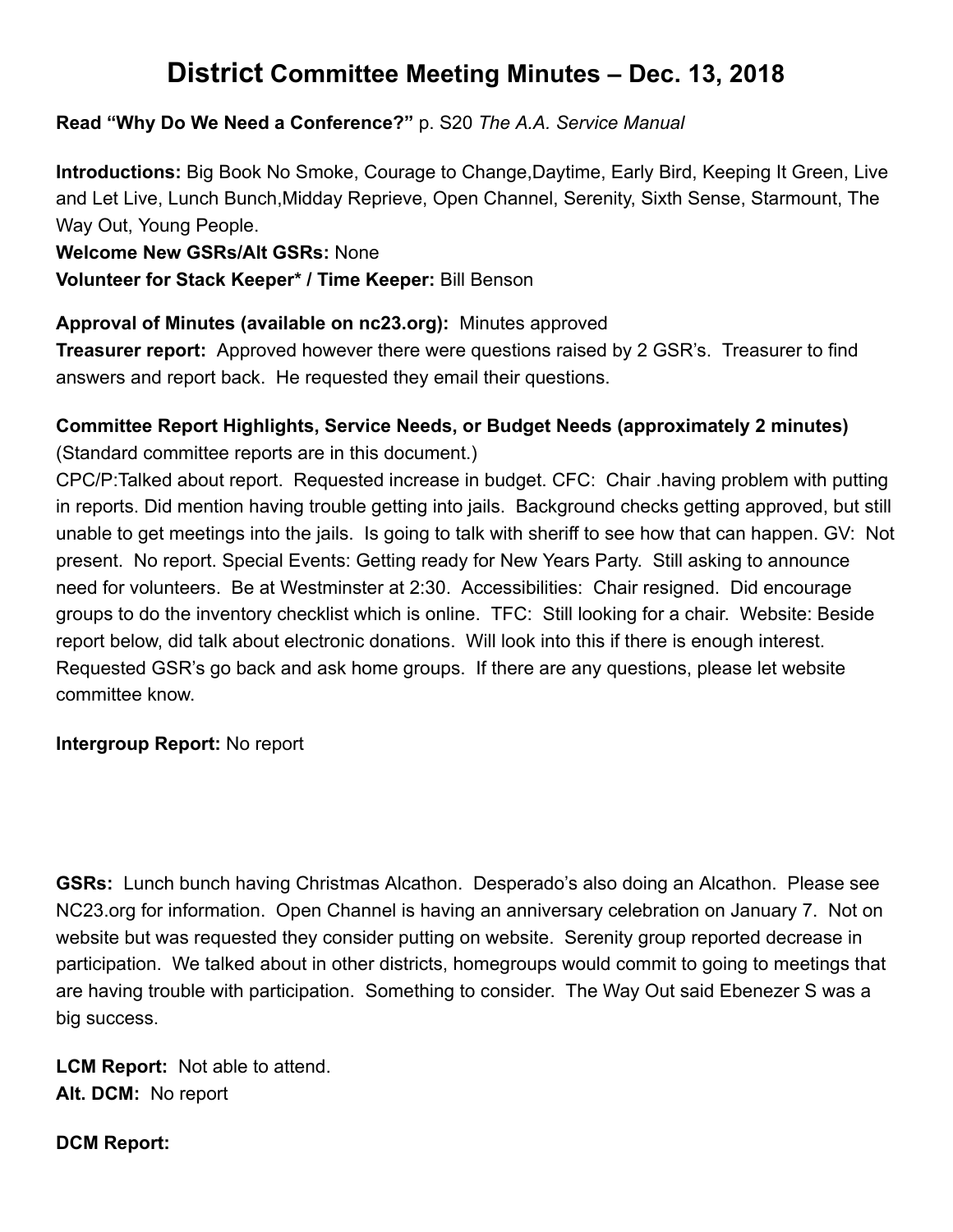- 1. Requested ideas and activities for Buzz Session in 2019. Also going to do sessions quarterly.
- 2. Talked about the possibility of CPC/PI would fall under intergroup. Explained how in other districts, Intergroup houses all committees. This helps with continuity. People can go to Intergroup and see what is going on. With district in charge of committees, at times we are unable to access information d/t fact that we meet once a month.
- 3. Accessabilities chair position is open.
- 4. Talked about if ASL signer is a paid position. Would need to find out.
- 5. 2019 budget was approved

**NEW BUSINESS:** Possibility of Intergroup becoming involved in taking over committees.

#### **Adjourn: 7:29**

**Responsibility Statement:** "I am Responsible. When anyone, anywhere, reaches out for help, I want the hand of A.A. always to be there. And for that: I am responsible."

# **Committee Reports**

#### **CPC/PI:**

1. The team continues with distribution of literature to doctors, clinics, libraries & churches

2. I have been able to speak to the PI director of the State Highway Patrol in Greensboro. We were scheduled to arrange a meeting this week to share literature & discuss ideas regarding local contacts & our participation in local presentations. I hope to have an update by our meeting

3. The subscription for 4 copies of 2019 Grapevines has been processed & the order for 20 3 tiered literature holders has been placed

4. Pamphlets for "A A. & The Older Alcoholic" & "Is There an Alcoholic in the Family" have been restocked

5. Job descriptions & handouts re: CPC service opportunities were distributed at the Christmas play. I have been contacted back by an A A. member who is interested in helping with clergy & the medical community

2018 expenses were

- \$293 literature (includes \$15 workbooks for committee members\*)
- \$40 out of district health fairs\*
- \$20 travel to restock literature
- \$100 Grapevine
- \$131 literature racks.\*